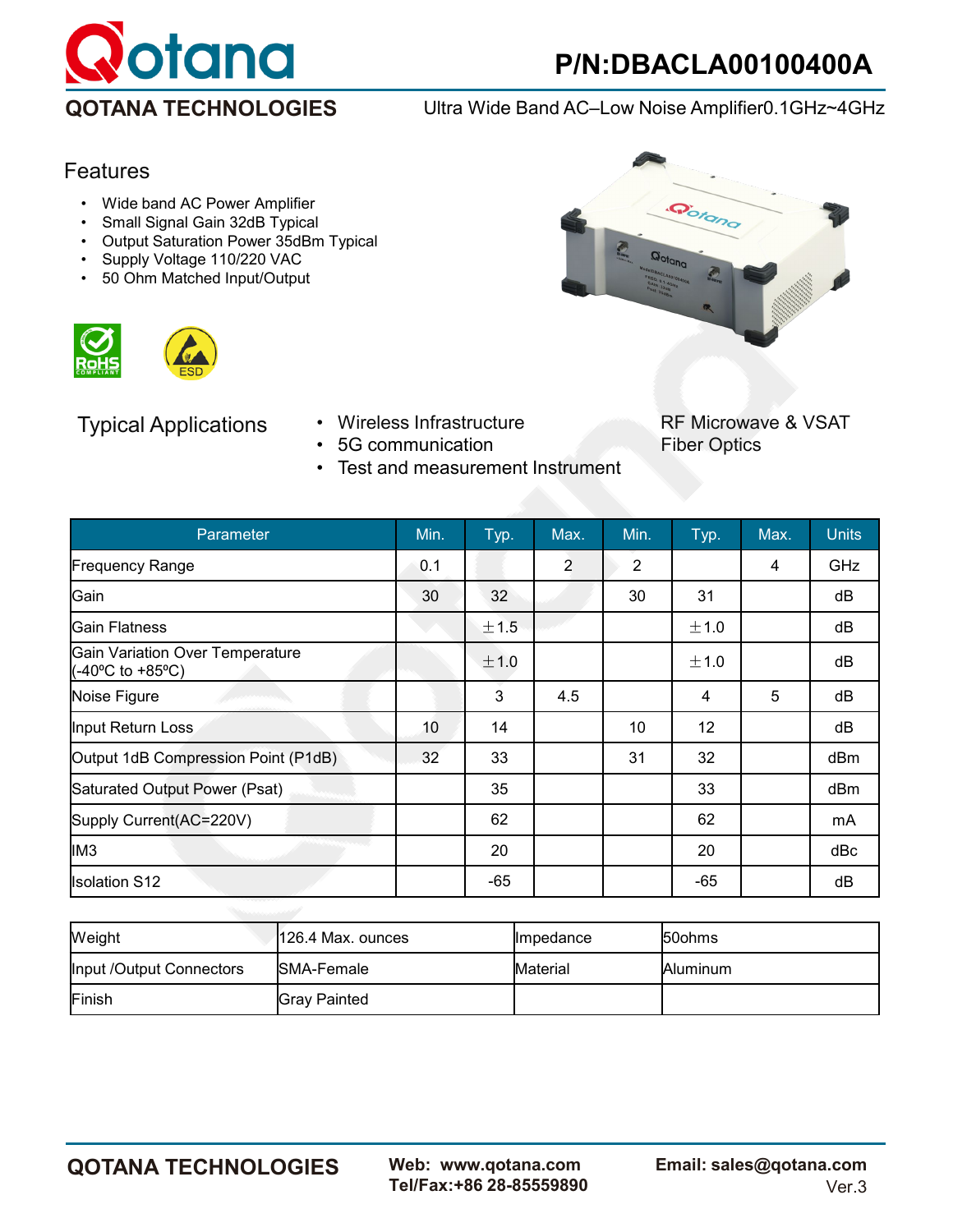

**QOTANA TECHNOLOGIES** Ultra Wide Band AC–Low Noise Amplifier0.1GHz~4GHz

| Operating Voltage     | 110~240 VAC |
|-----------------------|-------------|
| RF Input Power (RFIN) | l+5dBm      |

Note: Maximum RF input power is defined to protect the amplifier from damage.

Input power may be increased at the users own risk to achieve the full output power of the amplifier. Please reference gain and power curves and monitor the temperature.

| <b>Biasing Up Procedure</b> |                                                                                                    |  |  |
|-----------------------------|----------------------------------------------------------------------------------------------------|--|--|
| Step 1                      | Connect input and output with 50 Ohm source and<br>load with in band return loss better than 10dB. |  |  |
| Step 2                      | Connect AC Plug                                                                                    |  |  |
| Step 3                      | Flip switch to "ON" position                                                                       |  |  |

| <b>Power OFF Procedure</b> |                               |  |  |
|----------------------------|-------------------------------|--|--|
| Step 1                     | Flip switch to "OFF" position |  |  |
| Step 2                     | Remove AC Plug                |  |  |
| Step 3                     | Remove RF Connection          |  |  |

# **Outline Drawing:**

All Dimensions in mm (inches) Housing Tolerances  $\pm 2.5$  (0.098)





Tel/Fax:+86 28-85559890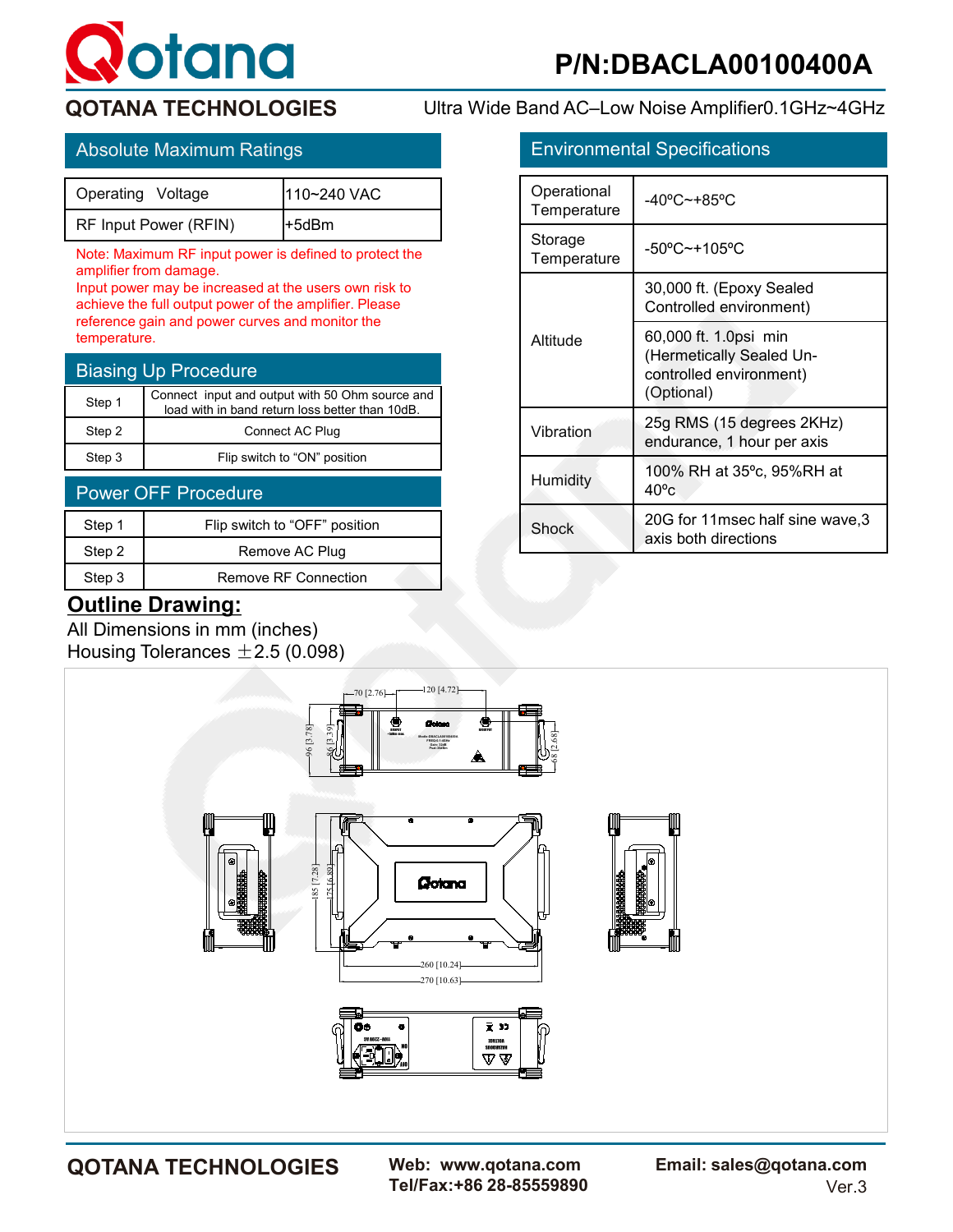

**QOTANA TECHNOLOGIES** Ultra Wide Band AC–Low Noise Amplifier0.1GHz~4GHz



### **Isolation@+25**℃ **Gain@-40**℃



# **Input Return Loss@-40**℃ **Isolation@-40**℃



### **Gain@+25**℃ **Input Return Loss@+25**℃







Tel/Fax:+86 28-85559890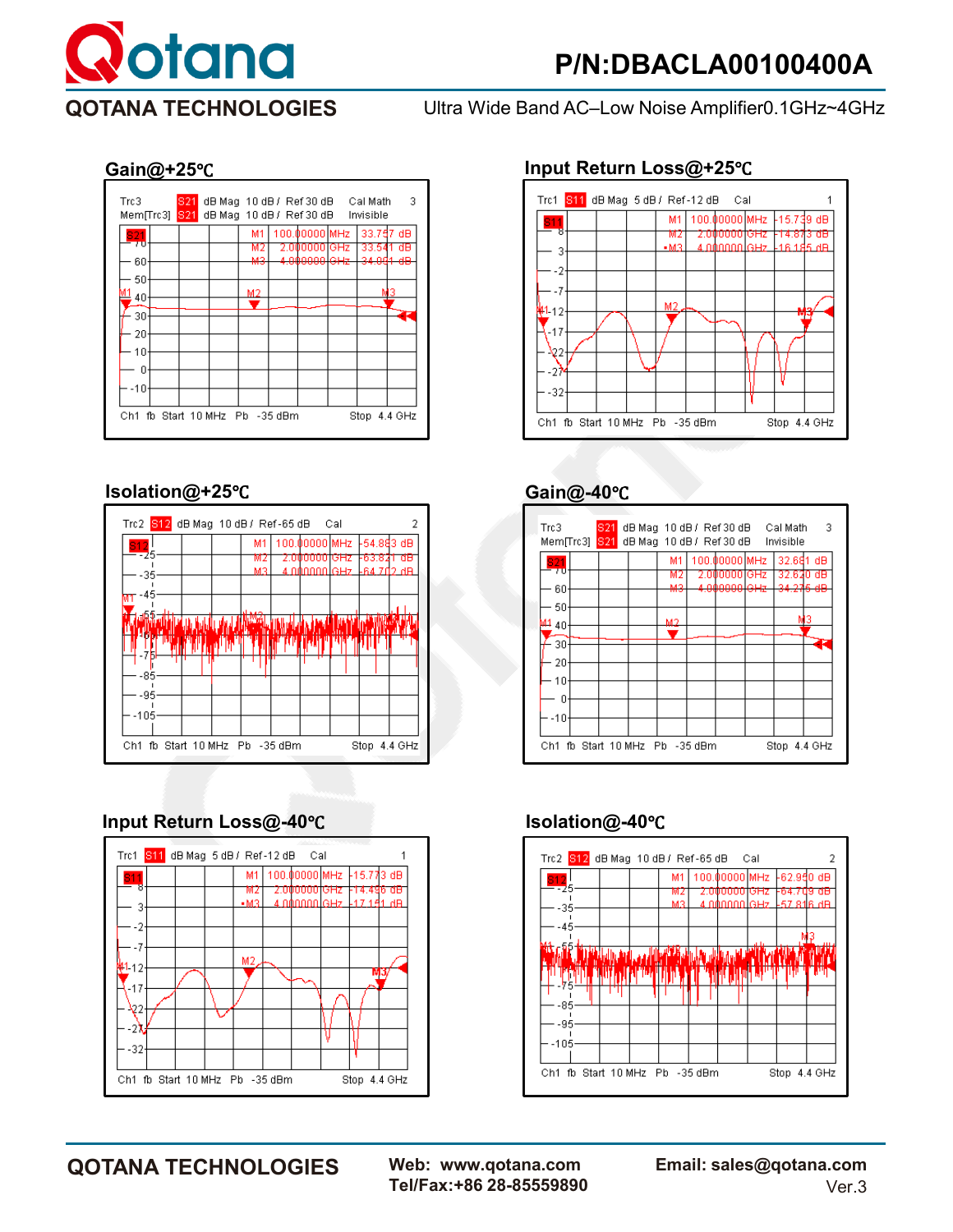

**QOTANA TECHNOLOGIES** Ultra Wide Band AC–Low Noise Amplifier0.1GHz~4GHz







### **Gain@+85**℃ **Input Return Loss@+85**℃



# **Isolation @+85**℃ **Gain vs. Output Power**



# **P1dB vs. Frequency COUTER 19 COUPS Output Third Order Intercept (OIP3)**



**QOTANA TECHNOLOGIES Web: www.qotana.com Email: sales@qotana.com**  Tel/Fax:+86 28-85559890